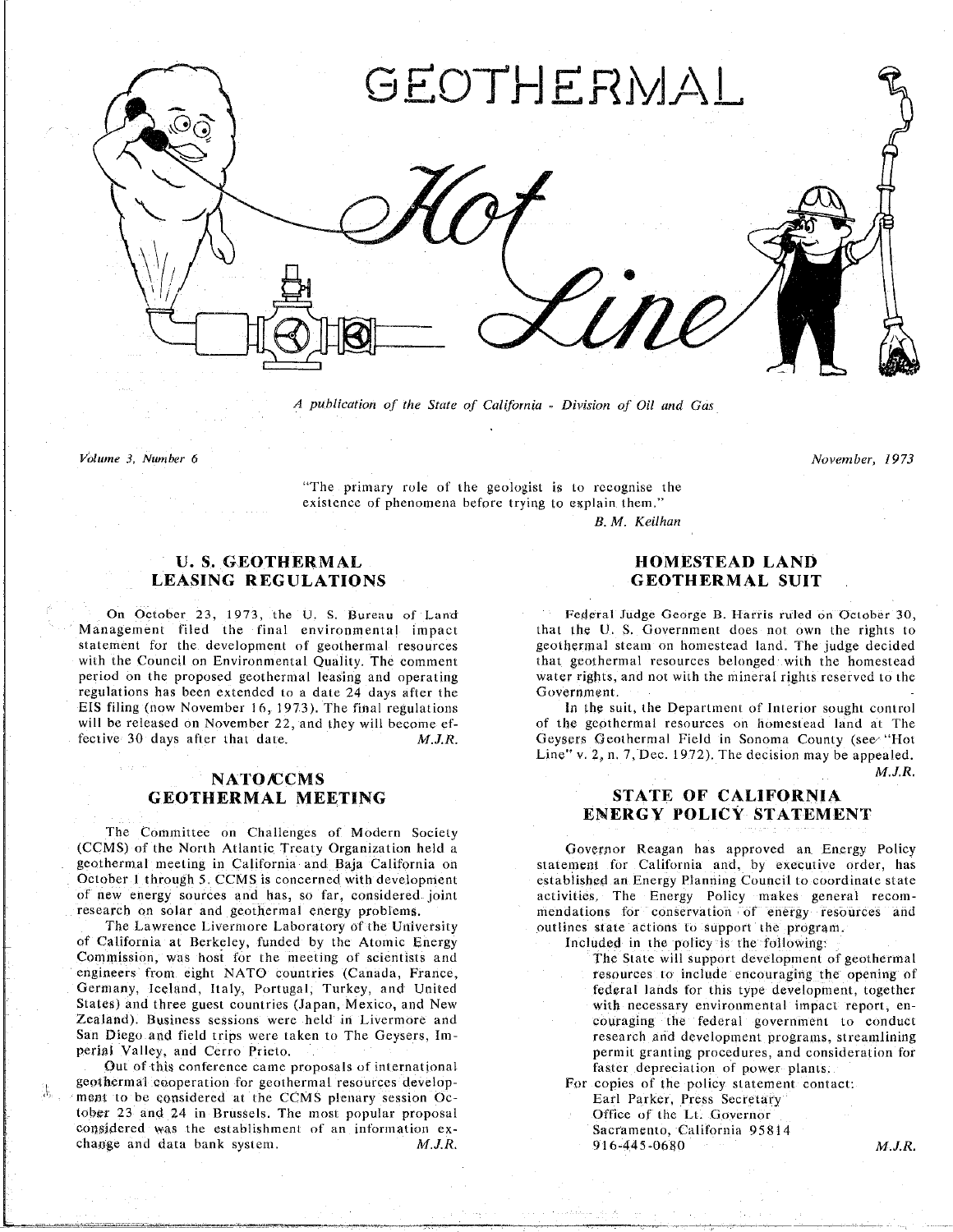1, The Geysers, and G5-1, Casa Diablo, are printed at a<br>M. E. Gettings and H. R. Blank, Jr. 8. SA Bldg., Washington, D. C. 20244; Bldg. 25, Federal mal resource areas in north-central Nevada, Included in scale of 1.20,000 so that 1 cm =  $200$  m. These maps scale of 1:20,000 so that 1 cm = 200 m. These maps and the scale of 1:20,000 so that 1 cm = 200 m. These maps and H R R Blank Californer Denver, Colo. 80225; 345 Middlefield Rd., Menlo<br>include revisions and corrections up and can be purchased for \$1.00. The field map G1-1, 2:00 p.m. Geothermal Resource Investigations II Park, Calif. 94025; and in other offices listed. earthquake, telluric, intrared, and radiometric surveys.<br>Ceneral Session General Session<br>
Salton Sea, should be available in revised form in early<br>
Salton Sea, should be available in revised form in early<br>
Temperature gradients in Harney County, Oregon'' by the Whirlwind Valley area (Beowawe Ho Salton Sea, should be available in Fernol Channel Channel Channel Search Temperature gradients in the Whirlwind<br>December, Division field maps show well locations, major CHAIRMEN: P. A. Witherspoon House Bldg, Spokane Wash December. December. December. December. December. December. December. December. December. 2003. Spokane, Wash. 99201; 504 Custom House, Buffalo Valley. Buffalo Valley. Buffalo Valley. Buffalo Valley. Buffalo Valley. These

#### American Geophysical Union

The annual method of the *ACU* meeting of the *ACU* meeting of the *ACU* meeting of the *ACU* and *Internal Systems m* the *Continuent* of *California*, Using the Na-<br> *P* Technique scheduled for Monday, December 10. The registration fee The *Ca* Technique The *China Lake Naval Weapons* center has recently the *China Lake Naval Weapons* contents the *China Lake Naval Weapons center has recentively* th for one day of the meeting is \$10.00 for non-members and <br>4. Microearthquake Investigation of the Mesa Coso Geothermal Area, Inyo County, California" by \$7.50 for members. The U. S. Geological Survey will open Geothermal Anomaly, Imperial Valley, California Robert B. Furgerson. In this study, Furgerson used dipole File all of the Long Valley data after it is presented at the the completed at the complete the complete the meeting of the areas of low resistivity and Schlumberger and D. M. Hadley data after it is presented at the secon file all of the Long Valley of the Long Valley data and Electrical Resistivity Investigations sounding to penetrate to greater depth.

Program for geothermal symposia on Monday, of the Dunes Geothermal Anomaly, Imperial Anomaly, Imperial Anomaly, Investigation and Anomal Anomal Anomal Anomal Anomal Anomal Anomal Anomal Anomal Anomal Anomal Anomal Anomal C Program for geometric 10, in the Eldorado Room, Jack Tar Hotel:<br>
Valley, California G. W. Leonard

 $8:30$  a.m.

#### CHAIRMAN: D. E. White

- 1. Volcanism and Geochronology of Long Valley
- 
- 
- -
- 
- 

Conference Break of George Break of George County, **In California** California<br>California

- 
- D. B. Jackson, W. D. Stanley, A. A. R. Zohdy
- 
- 
- 

- 12. Geophysical Evidence of Caldera Structures in **METRIC MAPS** 12. Geophysical Evidence of Caldera Structures in **U.S.C.S. GEORTS** the Harney Basin of Central Eastern Oregon **and M. E. Geophysical Evidence Caldera Structures in OPEN FILE REPORTS** The Lawrence Berkel  $H$ , R. Blank, Jr. and M. E. Gettings
	-
	-
	- - 1. Volcanic Rocks as Geologic Guides to
		- 2. Heat Flow Studies in the State of Oregon **RESISTIVITY STUDY**
		-
		-
		-
		-
- Eong Valley, California Symposium Geothermal Anomaly, Imperial Valley of China Lake, California 93555 M.J.R.
	-
	-
	-
	- -
	-
	-
	-
	-
- L. M. Willey, J. B. Rapp, Ivan Barnes 13. Requirements for Assessing the Climatic Impact **GEOTHERMAL ACTIVITY** L. M**.** Willey, **J** B. Rapp, Ivan Barnes 13. Requirements f**o**r Assessing the Clilnatic hnpacl **GEOT**HE**RMA**L **AC**TIVI**TY**
	-
	- Example B. B. Coleman and K. P. MacKay<br>W.D. Stanley, D. B. Jackson, A. A. R. Zohdy<br>14. Preliminary Results of Geothermal Well Mesa 6-
		-
		-

20. A Seismic Noise Survey m Long Valley, The Annual meeting of the GRC will be held at 8 p.m., Sec. 2011 and the GRC will be held at 8 p.m., Sec. 2013.<br>California This will be held at 8 p.m. Sec. 2011 and tempels of the G The Sunday, December 9. 1973 in the Jack Tar Hotel. "Sunday, December 1988 in the Leaguest of the December 2000 m. Production and results and the School (Seam, This well produces 138,000 kg/hr (304,000 lb/hr) of steam,<br>H. H. Microearthquakes in and near Long Valley, primarily for the election of officers. The meeting is being 30,000 km<sup>2</sup> area along the west coast of Italy and the making it one of the best wells in the Geysers Freid, Steam, 111 Microearthquakes in and near Long Valley, primarily for the election of the election of the meeting is area along the meeting is area along the meeting is area along the making it one of the meeting is area along the M D. W. Steeples and A. M. Pitt consumed the example in the Sicilian society and Society and Sardinia. The Ceron D. W. Steeples and A. M*,* Pitt terested persons may attend both*. M*.*J*.*R*. area represents 10% of the **I**talian territ*o*ly. *P*. *Ceron* at t580 m and the t*o*tal depth at 1880 m *M*.*J*.*R*.

# **U.S.G.S.**

San Francisco, Calif. 94111; 7638 Federal Bldg., Los Industries, 1069 State Office Bldg., 1400 S. W. Fifth

# **EXAMPLE AND AMERICAL RESISTIVITY STUDIES**<br> **BEOPHITY AREA**<br> **BEOPHITY AREA**<br> **BEOPHITY AREA**<br> **BEOPHITY AREA**

10. Imperial Valley Area, California, Using the Na-<br>
1. 14. 1973 K-Ca Technique<br>
1. B. Coplen<br>
1. B. Coplen<br>
1. B. Coplen

1. Volcanism and Georgia Caldera, Mono County, California<br>1. A. Bailey, M. A. Lanphere, G. B.<br>1. D. W. Brown and R. M. Potter and electronomics and Incident Senators introduced bill operation is successful to the same with D. W. Brown and R. M. Potter and to the exploration of Sept. 21. 1973. Which was referred to the exploratory Hole and Insular Affairs. The bill authorizes R. *R. R. A. Potter* M. *A Langery Caldera* Companies on Interior and Interior to guarantee loans for the exception of the Secretary of the Secretary of the Secretary of the Secretary of the Secretary Insular Affairs. The Detailed Seismic Refraction Measurements **Executive 8. M. Potter** Financing of commercial ventures in geothermal energy. It financing of commercial ventures in geothermal energy. It Detailed Seismic Refraction Measurements 2. Structure of the Long Valley Caldera from Reserve the Long Valley Caldera from R M. Politics and Secretary to carry out exploration for all<br>D. P. Hill, S. McHugh, L. C. Pakiser F. G. West F. G. West T. West T. West T. S D. P. Hill, S. McHugh, L. C. Pakiser<br>3. Gravity and Magnetic Anomalies in Long Valley, **10. Vertical Two-Phase.** Steam-Water Flow in forms of geothermal resources and to coordinate this ex-<br>10. Vertical Two-Phase. Steam-Wa 10. Vertical Two-Phase Steam-Water Flow in ploration with the research and development program of California Geothermal Wells and Space Administration is directed<br>4. Prospecting for Heat in Long Valley 11 Flashing Flow in Hot Water Geothermal Wells the meaning of the was of the meaning and NASA facilities 4. H. Lachenbruch, R. E. Lewis, J. H. Sass M. Nathenson M. Nathenson Systems of the use of the use of the use of the use of the use of the use of the use of the use of the use of the use of the use of the use of the use of 12. Radioactivity of Nevada Hot Spring Systems funds are included for the work of the three agencies. M.J.R. This will be the first geothermal exploration well

W.D. Stanley, D. B. Statleson, A.A.R. Zohny<br>
2. Mesa Anomaly, Imperial Valley, California and Electromagnetic Soundings in 14. Preliminary Results of Geothermal Well Mesa 6-<br>
2. Mesa Anomaly, Imperial Valley, California av exa Anomaly, Imperial Valley, California **and Expediment plants in flant was increased to 405.6 MW. The Geothermal Kinetics Systems Corp.<br>C. Swanberg<br>C. Swanberg** billion kW hr/yr. Drilling activity has been fruitful in the Geothermal Kinetics has cemented surface casing at **California** kg/hr of 180°C steam. The well has 34 cm diameter casing<br> **CHAIRMEN:** J. B. Combs<br>
CHAIRMEN: J. B. Combs

Tippens and the Self-potential Method in M. J. Reed M. J. Reed A. Truesdell Monti Volsini is a new field 80 km northwest of Rome. circulating medium. 9. The Application of the Self-potential Method in a month was the Monti Volsini is a new field 80 km northwest of Rome.<br>
the Exploration for Geothermal Energy in Long and Monti Volsini is a new field 80 km northwest of Ro the Exploration for Geothermal Energy in Long  $\log h$  wells have  $\log h$  and had a shut-in pressure of 33 bars. Two wells have Evaluation of the Section of the Section of the Section of the Section of the Section of the Section of Bone of Bone and the Viterbo-Monti Cimino hot water system<br>1. A Anderson, G. R. Johnson **Section Corporation of the CP** 10. A Seismic Noise Survey in Long Valley, The annual meeting of the GRC will be held at 8 p.m., 50 km northwest of Rome. The wells are now being tested

## GEOPHYSICAL SURVEYS - NEVADA

The California Division of Oil and Gas has converted h.R. Blank, J. and M.E. Gettings and M.E. Collegial Survey reports in open file are of California, Berkeley Caporatory and the University<br>the maps of geothermal fields t

L. 1989, H. J. P. P. P. M. P. P. M. P. P. P. Mineral Bldg., Los design, siting, and construction of a field-experimental<br>Angeles, Calif. 90012; Oregon Dept. Geology & Mineral bowerplant with a generating capacity of approx 1. Geothermal Exploration and Evaluation Mercies. 1069 State Office Bldg., 1400 S. W. The entire program will be done under the auspices of My R. L. Smith and H. R. Shaw R. L. Smith and H. R. Shaw R. Wollenberg **COMING MEETINGS** \* Geothermal Exploration and Evaluation Avenue, Portland. Ore. 97201. *M.J.R.* MW. The entire program will be done under the auspices of R. L. Smith and H. R. Shaw the U. S. Atomic Energy Commission. *H.* 

## MARICOPA COUNTY, ARIZONA

Valley, California Care Valley, California Care Valley, California Care Valley, Arizona, discovered that the W. E. Black, J. S. Nelson, J. Combs<br>
Geothermal Resource Investigations I 6. Petrology of Silicified Can Rocks in W. E. Black, J. S. Person, J. Combs Propulsion Development Department geothermal wells are not producing fluids as well as expected because<br>
Already of the California 23555 MIR baked drilling mud clogged the formation. At Long Valifornia Submary, Imperial Valley of California California System Music Music Their well, "Power Ranches" 2 (see Hot Line v. 3, no. 5) is<br>California IT THE SENATE GEOTHERMAL BILL being extensively logged. Following that, the hole will be D. K. Bird and W. A. Elders and the mode will be seen all the mode will be seen all the model of the model of the model of the model CHAIRMAN: D. R. Bird and W. A. Eiders SENATE GEOTHERRMAN: BILL being acidized to clean out the baked-on drilling mud. If this acidized to clean out the baked-on drilling mud. If this The LASL Geometrical Energy Program: A access of the Birst Senator Bible and eleven other senators introduced bill operation is successful, the same will be done in "Power<br>Senator Bible and eleven other senators introduced

## **LAKE COUNTY, OREGON**

### Gulf Oil Co.

On October 27, 1973, Gulf Oil Co. began drilling 3, Gravity and D. R. Mabey<br>3, Gravity and Magnetic Anomalies in L. Gould<br>3. Vertical Magnetics and Space Steam-Water Steam-Water Magnetic Anomalies and Space Steam-Water 20. 1983*.* R. 2093*.* R. 2093*.* W.B.&M., ap-Specting for Heat in Long Valley and Dalley 11. Flashing Flow in Hot Water Geothermal Wells to propose the use of space technology and NASA facilities proximately 11/2 km west of Lakeview, Oregon, and will be to a sec. 188

California drilled for power production in Oregon. G.E.C.

# The Geysers Geothermal Field

D. B. States of Larce Casing at a connect of Larce Casing at a connect of Larce Casing at a connect of Larce Casing at Audio-magnetotelluric Sounding as a Reconnais-<br>Bance Exploration Technique in Long Valley, biscussion S sance Exploration recoundue in Long variety,<br>
Siscussion Session<br>
Siscussion Session National Report of 180<sup>o</sup>C steam. The well has 34 cm diameter casing California. The hole was drilled ahead to 1347 m where a and a shut-in pressure of 60 bars. A 15 MW generator method off with difficulty. Drilling is proceeding, using air as the equal of  $G.E.C$ .<br>Magnetions in this area in March, 1973.

### **Pacific Energy Corporation**